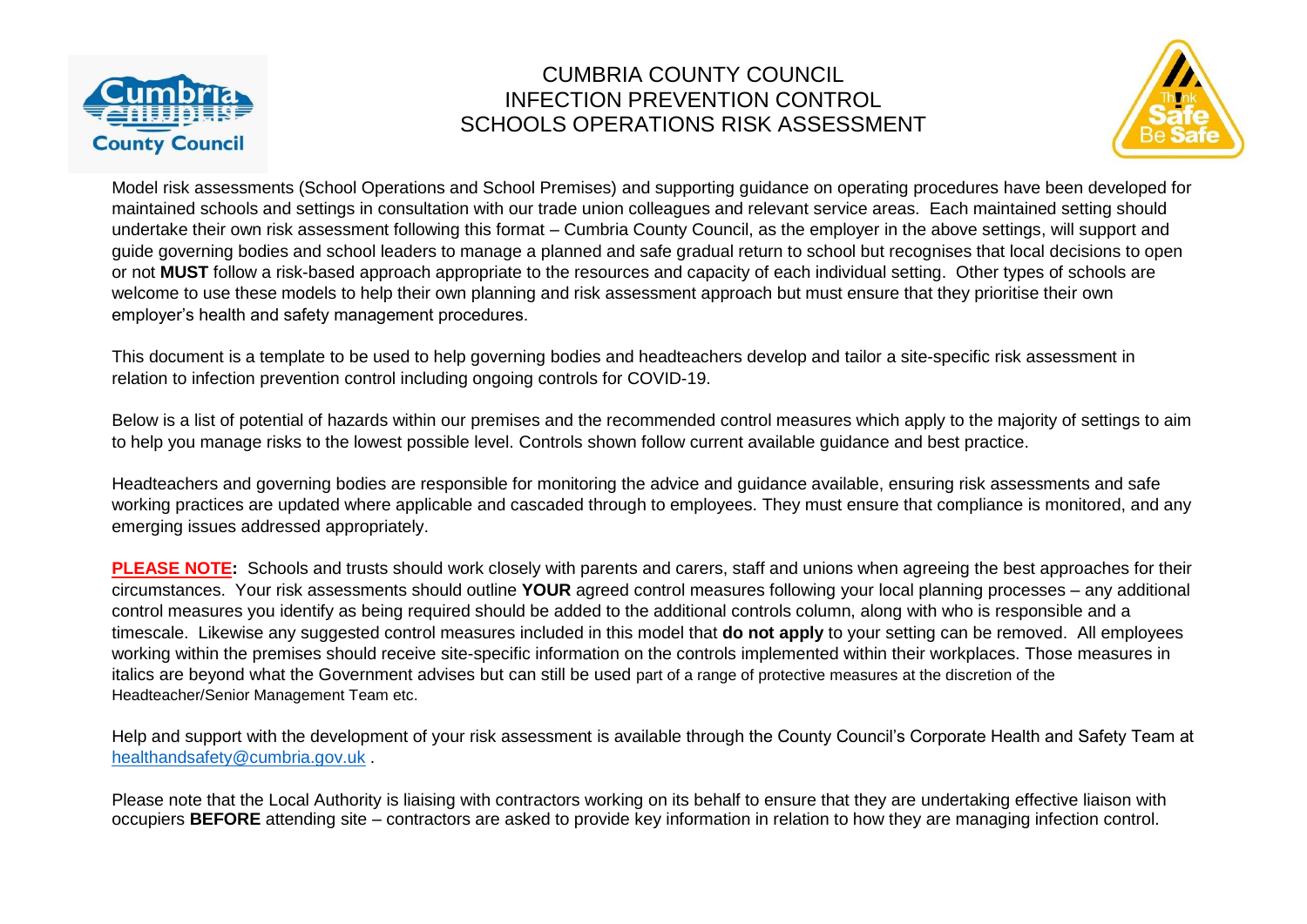



**This risk assessment refers to current national guidance, which is listed at the end of this document, and within accompanying guidance**.

#### **Likelihood:**

**Very unlikely, e.g. 1 in 1,000,000 chance of it happening Unlikely, e.g. 1 in 100,000 chance of it happening Possible, e.g. likely to occur during standard operations Likely, e.g. has been known to happen before Very likely, e.g. it is almost certain that something will happen**

| Severity:          |                                        |
|--------------------|----------------------------------------|
| Insignificant      | No injury                              |
| <b>Minor</b>       | Minor injuries requiring first aid     |
| <b>Moderate</b>    | First aid/RIDDOR reportable incident   |
| <b>Major</b>       | Serious injury/hospital attendance     |
| <b>Most severe</b> | Disabling injury, long term ill-health |
|                    | or fatality                            |

#### **15-25 Unacceptable**.

Stop activity **and make immediate improvements**

**6-12 Tolerable** Look to improve within a specified timescale

#### **1-5 Acceptable**

No further action, but ensure controls are maintained

|            | <b>Severity</b>  |                      |                              |                        |                   |                                                |  |  |  |  |
|------------|------------------|----------------------|------------------------------|------------------------|-------------------|------------------------------------------------|--|--|--|--|
|            |                  | 1<br>Insignificant   | $\mathbf{2}$<br><b>Minor</b> | 3<br><b>Moderate</b>   | 4<br><b>Major</b> | $5\phantom{1}$<br><b>Most</b><br><b>Severe</b> |  |  |  |  |
|            | 5<br><b>Very</b> | 5<br><b>Low Risk</b> | 10<br><b>Medium</b>          | 15<br><b>High Risk</b> | 20<br><b>High</b> | 25<br><b>High</b>                              |  |  |  |  |
|            | Likely           |                      | <b>Risk</b>                  |                        | <b>Risk</b>       | <b>Risk</b>                                    |  |  |  |  |
|            | 4                | 4                    | 8                            | 12                     | $16 \,$           | 20                                             |  |  |  |  |
|            | <b>Likely</b>    | <b>Low Risk</b>      | <b>Medium</b>                | <b>Medium</b>          | <b>High</b>       | <b>High</b>                                    |  |  |  |  |
| Likelihood |                  |                      | <b>Risk</b>                  | <b>Risk</b>            | <b>Risk</b>       | <b>Risk</b>                                    |  |  |  |  |
|            | 3                | 3                    | 6                            | 9                      | 12 <sup>2</sup>   | 15                                             |  |  |  |  |
|            | <b>Possible</b>  | <b>Low Risk</b>      | <b>Medium</b>                | <b>Medium</b>          | <b>Medium</b>     | <b>High</b>                                    |  |  |  |  |
|            |                  |                      | <b>Risk</b>                  | <b>Risk</b>            | <b>Risk</b>       | <b>Risk</b>                                    |  |  |  |  |
|            | $\overline{2}$   | $\overline{2}$       | 4                            | 6                      | 8                 | 10                                             |  |  |  |  |
|            | <b>Unlikely</b>  | <b>Low Risk</b>      | Low                          | <b>Medium</b>          | <b>Medium</b>     | <b>Medium</b>                                  |  |  |  |  |
|            |                  |                      | <b>Risk</b>                  | <b>Risk</b>            | <b>Risk</b>       | <b>Risk</b>                                    |  |  |  |  |
|            | 1                |                      | $\overline{2}$               | 3                      | 4                 | 5                                              |  |  |  |  |
|            | <b>Very</b>      | <b>Low Risk</b>      | Low                          | <b>Low Risk</b>        | Low               | Low                                            |  |  |  |  |
|            | <b>Unlikely</b>  |                      | <b>Risk</b>                  |                        | <b>Risk</b>       | <b>Risk</b>                                    |  |  |  |  |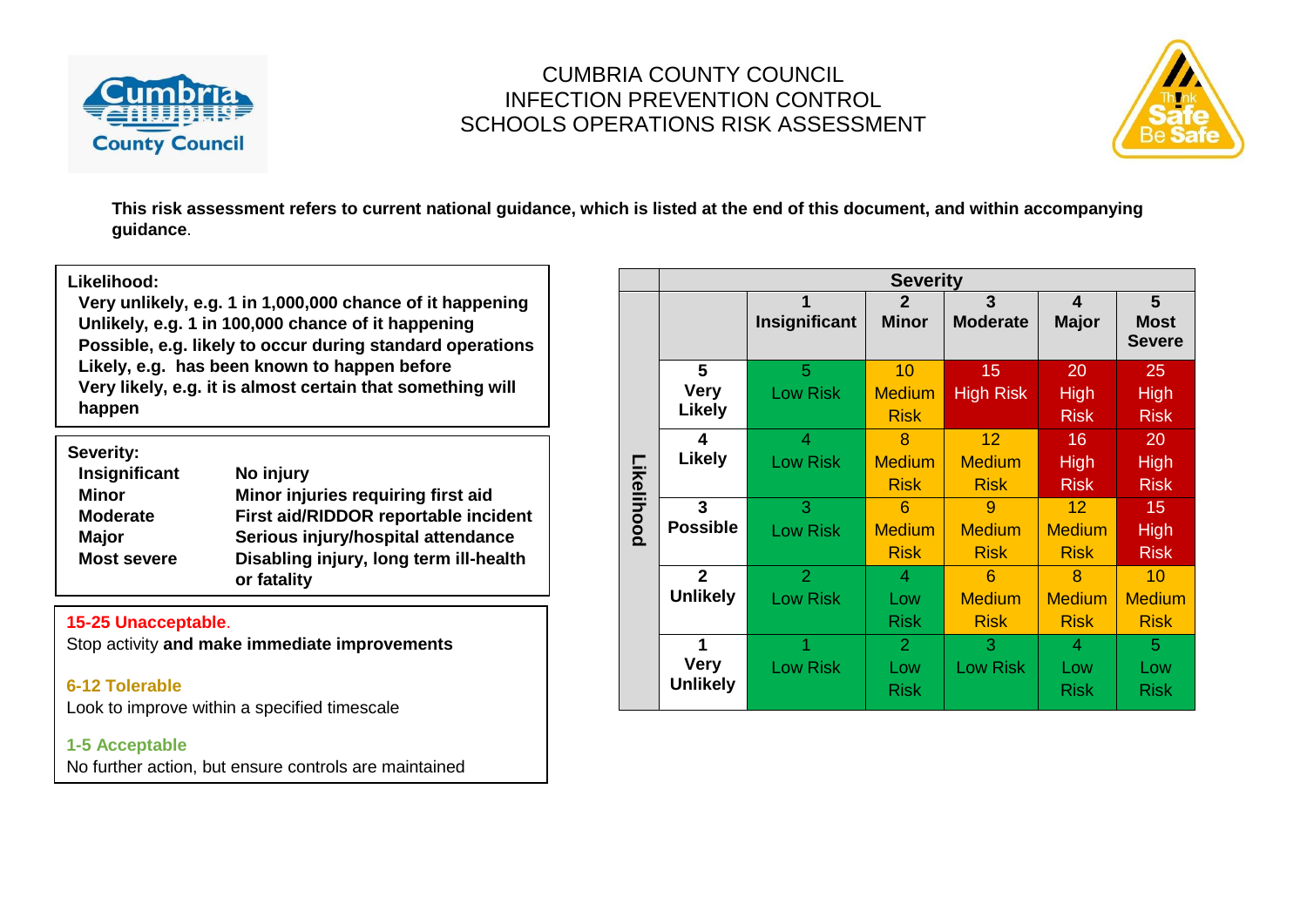



| <b>RA</b> reference                                                                                                                                                                                                                                                                                                                                                        | Version 3:1                                                                                                                                                                                                                                                                                                                                                | <b>Activity description</b> | Infection prevention and control -<br>during COVID-19 pandemic                                                                                                                                               |  |  |  |  |  |
|----------------------------------------------------------------------------------------------------------------------------------------------------------------------------------------------------------------------------------------------------------------------------------------------------------------------------------------------------------------------------|------------------------------------------------------------------------------------------------------------------------------------------------------------------------------------------------------------------------------------------------------------------------------------------------------------------------------------------------------------|-----------------------------|--------------------------------------------------------------------------------------------------------------------------------------------------------------------------------------------------------------|--|--|--|--|--|
| <b>Assessment date</b>                                                                                                                                                                                                                                                                                                                                                     | 22/08/21                                                                                                                                                                                                                                                                                                                                                   | <b>Assessor name</b>        | Mrs. A Clarricoats                                                                                                                                                                                           |  |  |  |  |  |
| Assessment team members                                                                                                                                                                                                                                                                                                                                                    | Mr. G Saldanha<br>Mrs. A Clarricoats                                                                                                                                                                                                                                                                                                                       | <b>Planned review date</b>  | As and when necessary (reviewed to<br>reflect any changes in National<br>Guidance)                                                                                                                           |  |  |  |  |  |
| Location                                                                                                                                                                                                                                                                                                                                                                   | Name of school                                                                                                                                                                                                                                                                                                                                             | Number of people exposed    | 69 FTE pupils and 5 Nursery 10 staff                                                                                                                                                                         |  |  |  |  |  |
| Overall residual risk level<br>following implementation of<br>effective control measures                                                                                                                                                                                                                                                                                   | <b>Medium risk</b><br><b>Step 4 of the Government Roadmap</b><br>came into force on Monday July 19th,<br>2021<br><b>Professionals in Public Health, Health and</b><br>Safety and LA services will continue<br>to work closely with recognised trade<br>union colleagues to promote safe working<br>procedures, suitable safety controls and<br>limit risk. | People exposed              | All employees<br>Pupils<br>Visitors<br>Contractors<br>Members of the public<br>Vulnerable children/adults<br>Persons with pre-existing medical<br>conditions<br><b>First aiders</b><br>New/expectant mothers |  |  |  |  |  |
|                                                                                                                                                                                                                                                                                                                                                                            | DfE helpline 0800 046 8687 (select option 1 for advice on action to take in response to a positive case)                                                                                                                                                                                                                                                   |                             |                                                                                                                                                                                                              |  |  |  |  |  |
| <b>Assessment last updated</b>                                                                                                                                                                                                                                                                                                                                             | 22/8/21                                                                                                                                                                                                                                                                                                                                                    | Is this an acceptable risk? | <b>Yes</b>                                                                                                                                                                                                   |  |  |  |  |  |
| Training: All staff will receive training and information proportionate and relevant to the activity that is being undertaken.<br>Monitor and review: This risk assessment and its implementation will be monitored on at least a weekly basis and will take account of any new or updated<br>guidance and ensure that the control measures remain relevant and effective. |                                                                                                                                                                                                                                                                                                                                                            |                             |                                                                                                                                                                                                              |  |  |  |  |  |

**Communication and consultation:** Regular updates will be provided to all staff thorough team meetings/staff bulletins – feedback and comments will be welcomed. Copies of this risk assessment will be available on our school website.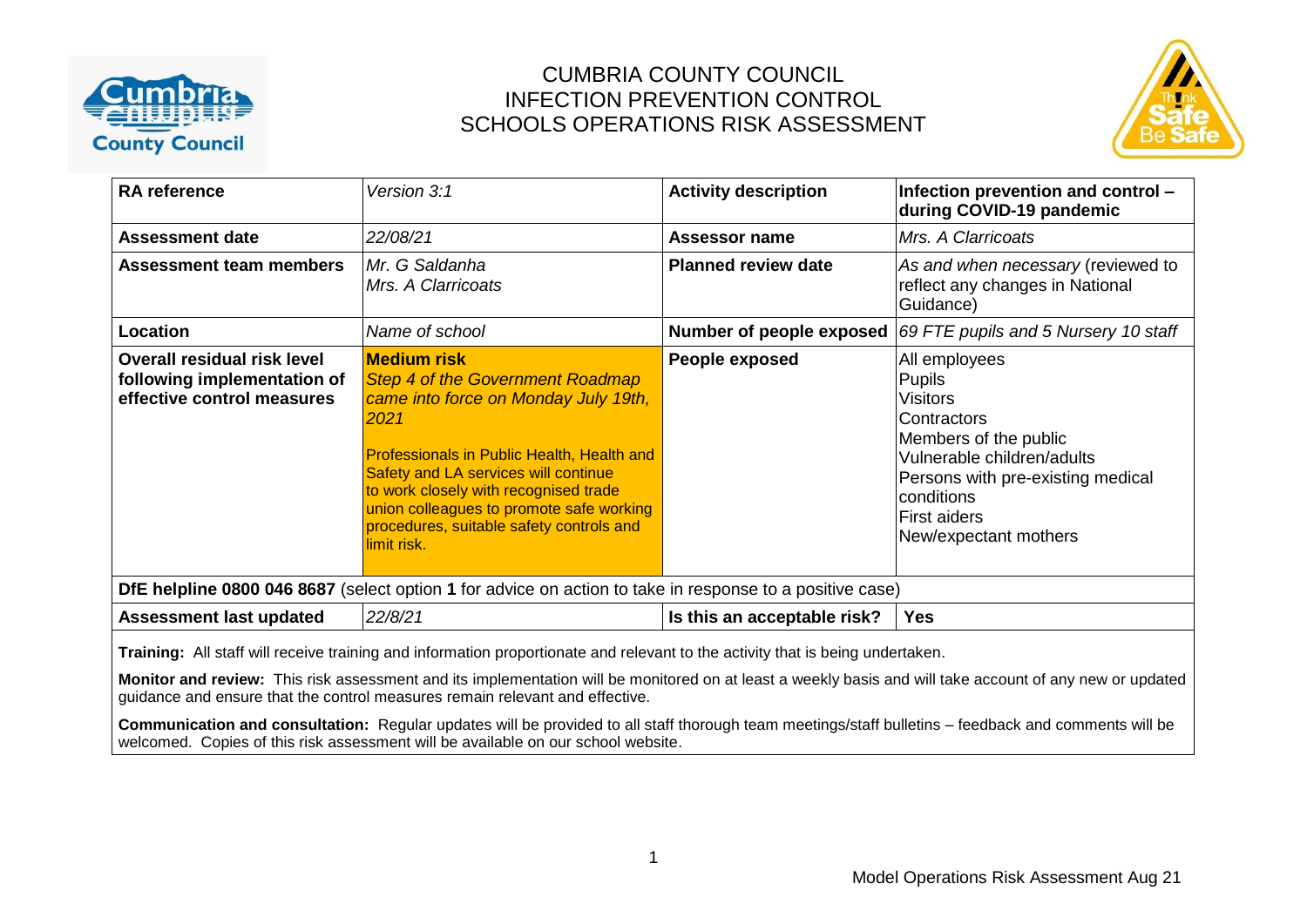

 $\overline{a}$ 

# CUMBRIA COUNTY COUNCIL INFECTION PREVENTION CONTROL SCHOOLS OPERATIONS RISK ASSESSMENT



**<sup>1</sup>From 16 August 2021:** children under the age of 18 years old will no longer be required to self-isolate if they are contacted by NHS Test and Trace as a close contact of a positive COVID-19 case. Instead, children will be contacted by NHS Test and Trace, informed they have been in close contact with a positive case and advised to take a PCR test. We would encourage all individuals to take a PCR test if advised to do so.

| <b>Hazard description</b><br>and how people are at risk                                   | <b>Potential</b><br>risk | <b>Additional control</b><br>Current control measures (those that are in<br>measures (to be<br>place)<br>identified and<br>implemented)                                                                                                                                                                                                                                                                                                                                                                                                                                                                                                                                                                                                                                                                                                                                                                                                                                                                                                                                                                                                                                           | <b>Residual</b><br>risk   | <b>Action</b><br>details by<br>whom by<br>when |
|-------------------------------------------------------------------------------------------|--------------------------|-----------------------------------------------------------------------------------------------------------------------------------------------------------------------------------------------------------------------------------------------------------------------------------------------------------------------------------------------------------------------------------------------------------------------------------------------------------------------------------------------------------------------------------------------------------------------------------------------------------------------------------------------------------------------------------------------------------------------------------------------------------------------------------------------------------------------------------------------------------------------------------------------------------------------------------------------------------------------------------------------------------------------------------------------------------------------------------------------------------------------------------------------------------------------------------|---------------------------|------------------------------------------------|
| <b>Hazards in relation to</b><br>staffing and daily operation<br>during COVID-19 pandemic |                          | In the event of an outbreak, we will follow Local<br>Health Protection advice.<br>Catch it Kill it Bin it<br>Information posters highlighting the symptoms<br><b>Poster on Schools</b><br>of COVID-19 are prominently displayed<br>throughout the premises.<br>Portal<br>e-Bug COVID-19<br>Ongoing communications (posters, emails,<br>website<br>inductions briefings toolbox talks) are provided<br>to all employees, pupils, and visitors.<br>The headteacher<br>Staff and pupils are advised that they must not<br>come into school if they have Coronavirus<br>reserves the right<br>(COVID 19) symptoms (a high temperature, a<br>to refuse a pupil's<br>new continuous cough, loss of taste or smell),<br>attendance in<br>or they have had a positive LFT.<br>school if in their<br><sup>2</sup> Staff and pupils travelling from abroad will<br>reasonable<br>adhere to travel legislation as set out in<br>judgement the rest<br>Government travel advice.<br>of the pupils and<br>Primary and secondary school staff and<br>staff are at risk of<br>secondary school pupils will be asked to<br>possible infection.<br>voluntarily participate in asymptomatic testing | 3x3<br>9<br><b>Medium</b> | $ASC -$<br>1/9/21                              |

<sup>1</sup> [Actions for schools during the coronavirus outbreak -](https://www.gov.uk/government/publications/actions-for-schools-during-the-coronavirus-outbreak) GOV.UK (www.gov.uk)

<sup>&</sup>lt;sup>2</sup> Those aged 11 to 17 need proof of a negative [COVID-19](https://www.gov.uk/guidance/coronavirus-covid-19-testing-for-people-travelling-to-england) test to travel to England (children aged 10 and under are exempt from this) and those aged 5 to 17 must take a COVID-19 travel test on or before day 2. More information is provided in the government's [quarantine](https://www.gov.uk/guidance/how-to-quarantine-when-you-arrive-in-england) and testing guidance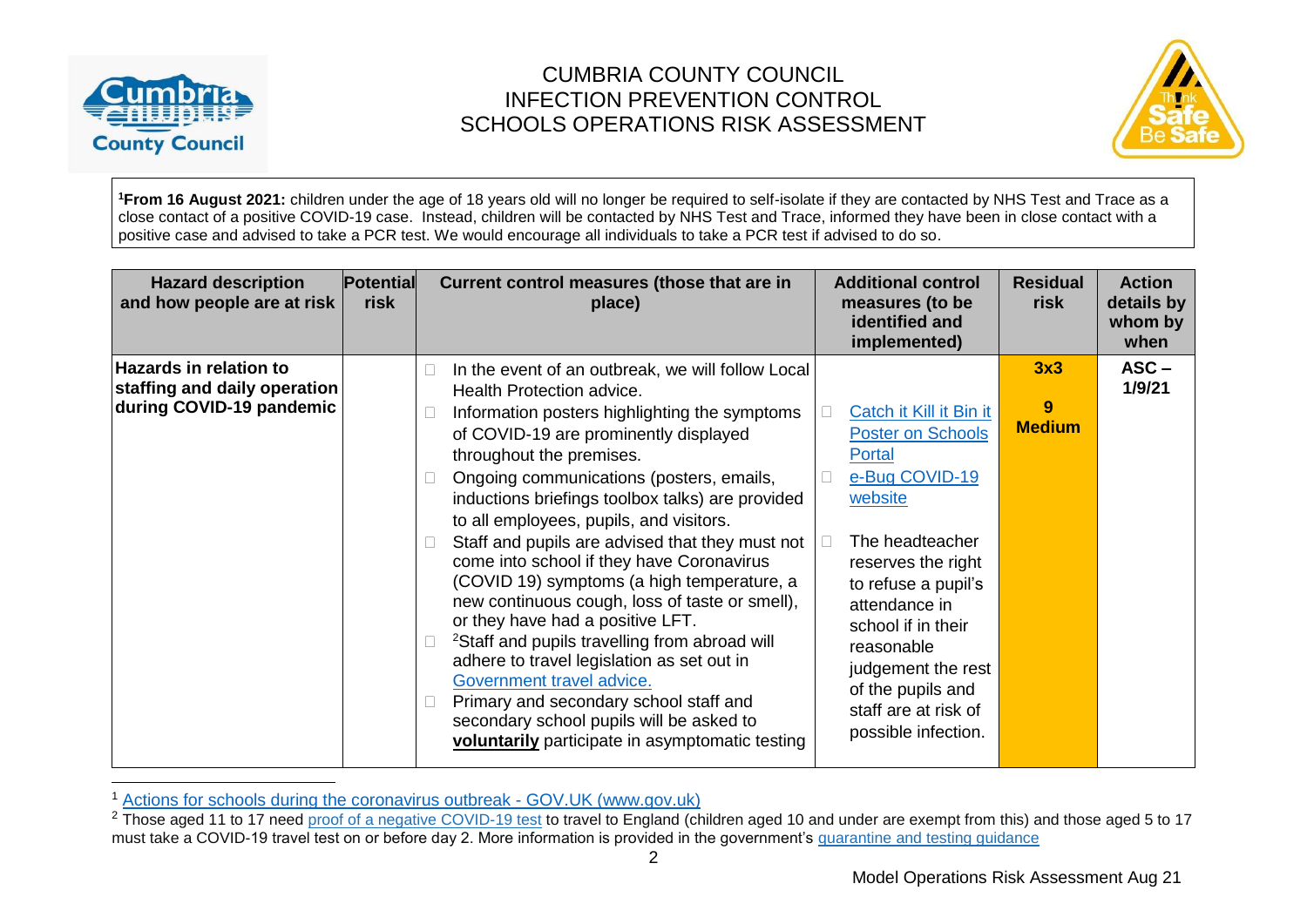



| <b>Hazard description</b><br>and how people are at risk | <b>Potential</b><br>risk | Current control measures (those that are in<br>place)                                                                                                                                                                                                                                                                                                                                                                                                                                                                                                                                                                                                                                                                                                                                                                                                                                                                                                                                                                                            | <b>Additional control</b><br>measures (to be<br>identified and<br>implemented)                                                                                                                                                                                                                                  | <b>Residual</b><br>risk | <b>Action</b><br>details by<br>whom by<br>when |
|---------------------------------------------------------|--------------------------|--------------------------------------------------------------------------------------------------------------------------------------------------------------------------------------------------------------------------------------------------------------------------------------------------------------------------------------------------------------------------------------------------------------------------------------------------------------------------------------------------------------------------------------------------------------------------------------------------------------------------------------------------------------------------------------------------------------------------------------------------------------------------------------------------------------------------------------------------------------------------------------------------------------------------------------------------------------------------------------------------------------------------------------------------|-----------------------------------------------------------------------------------------------------------------------------------------------------------------------------------------------------------------------------------------------------------------------------------------------------------------|-------------------------|------------------------------------------------|
|                                                         |                          | at home and will be provided with kits for future<br>testing until at least the end of September.<br>Individual risk assessments are completed for<br>all Clinically Extremely Vulnerable staff and<br>pupils with any extra precautions identified to<br>minimise the risk of exposure to the virus.<br>Where necessary referrals will be made to our<br>П.<br>occupational health provider.<br>Normal absence and wellbeing reporting<br>procedures are followed.<br>All staff will adhere to any instructions, advice,<br>guidance, and site rules provided to them<br>including hand and respiratory hygiene and<br>where identified, social distancing and use of<br>face coverings.<br>Staff are responsible for ensuring that they are<br>$\Box$<br>up-to-date with their own routine<br>immunisations.<br>Staff and pupils over the age of 16 where<br>$\Box$<br>appropriate are encouraged to download the<br>NHS COVID-19 app and follow the government<br>guidance Use of the NHS COVID-19 app in<br>education and childcare settings | <sup>3</sup> Staff and pupils<br>with a positive LFT<br>will be asked to<br>self-isolate and<br>take a PCR test.<br><sup>4</sup> We have put in<br>place a<br>contingency<br>framework for<br>managing local<br>outbreaks<br>We recommend<br>that staff pause the<br>'trace' function in<br>certain situations. |                         |                                                |

 $3$  If the PCR test is taken within 2 days of the positive lateral flow test, and is negative, it overrides the self-test LFD test and the pupil can return to school, as long as the individual doesn't have COVID-19 symptoms.

<sup>&</sup>lt;sup>4</sup> Model Contingency Framework document available on the Schools Portal [Crisis Management and Emergencies in Schools -](https://schools.cumbria.gov.uk/Reference%20Library/Forms/AllItems.aspx?RootFolder=%2FReference%20Library%2FHealth%20and%20Safety%2FCrisis%20Management%20and%20Emergencies%20in%20Schools&FolderCTID=0x01200048726C2A165D504480BCAF32B116BC9E&View=%7B9FFF4988%2D18AD%2D4845%2D9E0A%2DC419CCBA536A%7D) All Documents [\(cumbria.gov.uk\)](https://schools.cumbria.gov.uk/Reference%20Library/Forms/AllItems.aspx?RootFolder=%2FReference%20Library%2FHealth%20and%20Safety%2FCrisis%20Management%20and%20Emergencies%20in%20Schools&FolderCTID=0x01200048726C2A165D504480BCAF32B116BC9E&View=%7B9FFF4988%2D18AD%2D4845%2D9E0A%2DC419CCBA536A%7D)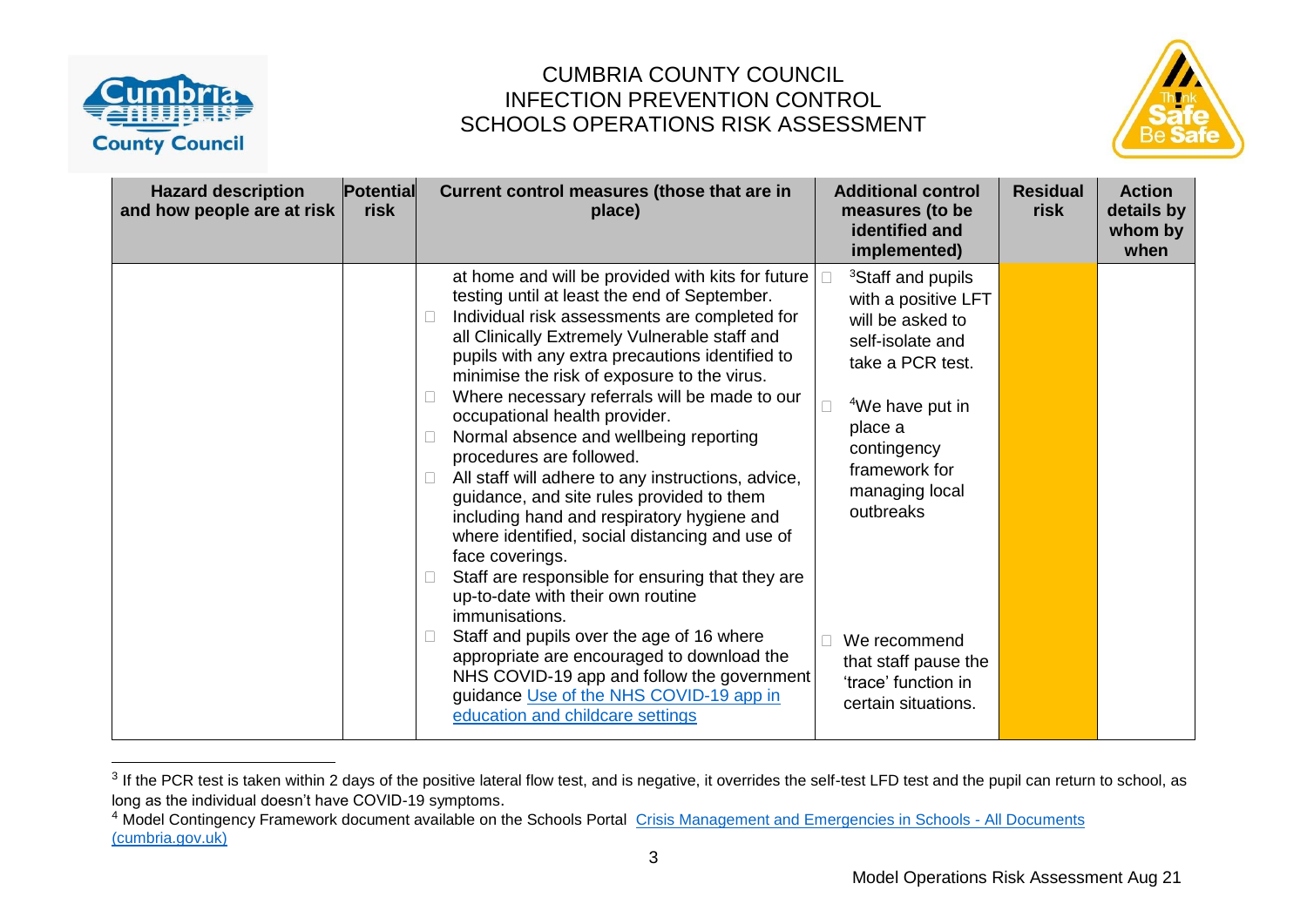

## CUMBRIA COUNTY COUNCIL INFECTION PREVENTION CONTROL SCHOOLS OPERATIONS RISK ASSESSMENT



| <b>Hazard description</b><br>and how people are at risk                  | Potential<br>risk | Current control measures (those that are in<br>place)                                                                                                                                                                                                                                                                                                                                                                                                                                 | <b>Additional control</b><br>measures (to be<br>identified and<br>implemented)                                                                      | <b>Residual</b><br>risk   | <b>Action</b><br>details by<br>whom by<br>when |
|--------------------------------------------------------------------------|-------------------|---------------------------------------------------------------------------------------------------------------------------------------------------------------------------------------------------------------------------------------------------------------------------------------------------------------------------------------------------------------------------------------------------------------------------------------------------------------------------------------|-----------------------------------------------------------------------------------------------------------------------------------------------------|---------------------------|------------------------------------------------|
|                                                                          |                   | We will continue to encourage staff to take up<br>the offer of vaccination and will support them to<br>attend booked vaccine appointments during<br>term time.<br>We will continue to stagger lunchtimes and<br>breaks to ensure continuous safe management.<br>We will continue to encourage staff to remain on<br>site during lunch breaks. Where this is not<br>possible we will ask that they take added<br>precautions such as using face coverings in<br>busy or crowded areas. | <sup>5</sup> We will support<br>and encourage our<br>young people<br>(aged 16-17) to<br>take up the offer of<br>a vaccine when<br>they are invited. |                           |                                                |
| <b>Hazards relating to visitors</b><br>coming into the setting           |                   | We will continue to ask visitors to sign in and<br>use the hand sanitiser available at the entrance.<br>We will continue where possible to check in<br>advance with visitors that they are not<br>experiencing symptoms.<br>We will encourage visitors and visiting<br>specialists to take a Lateral Flow Test prior to<br>the visit.<br>Key contractors carrying out critical/essential<br>works will be made aware of this risk<br>assessment.                                      | $\Box$                                                                                                                                              | 3x3<br>9<br><b>Medium</b> | $ASC -$<br>1/9/21                              |
| <b>Hazards relating to close</b><br>contact with asymptomatic<br>persons |                   | Headteacher/SLT will continue to determine<br>arrangements to manage pupil groups<br>dependent on the school circumstances, with                                                                                                                                                                                                                                                                                                                                                      | We may<br>reintroduce bubbles<br>for temporary                                                                                                      | 3x3<br>9                  | $ASC -$<br>1/9/21                              |

<sup>5</sup> [Who can get the coronavirus \(COVID-19\) vaccine -](https://www.nhs.uk/conditions/coronavirus-covid-19/coronavirus-vaccination/who-can-get-the-vaccine/) NHS (www.nhs.uk)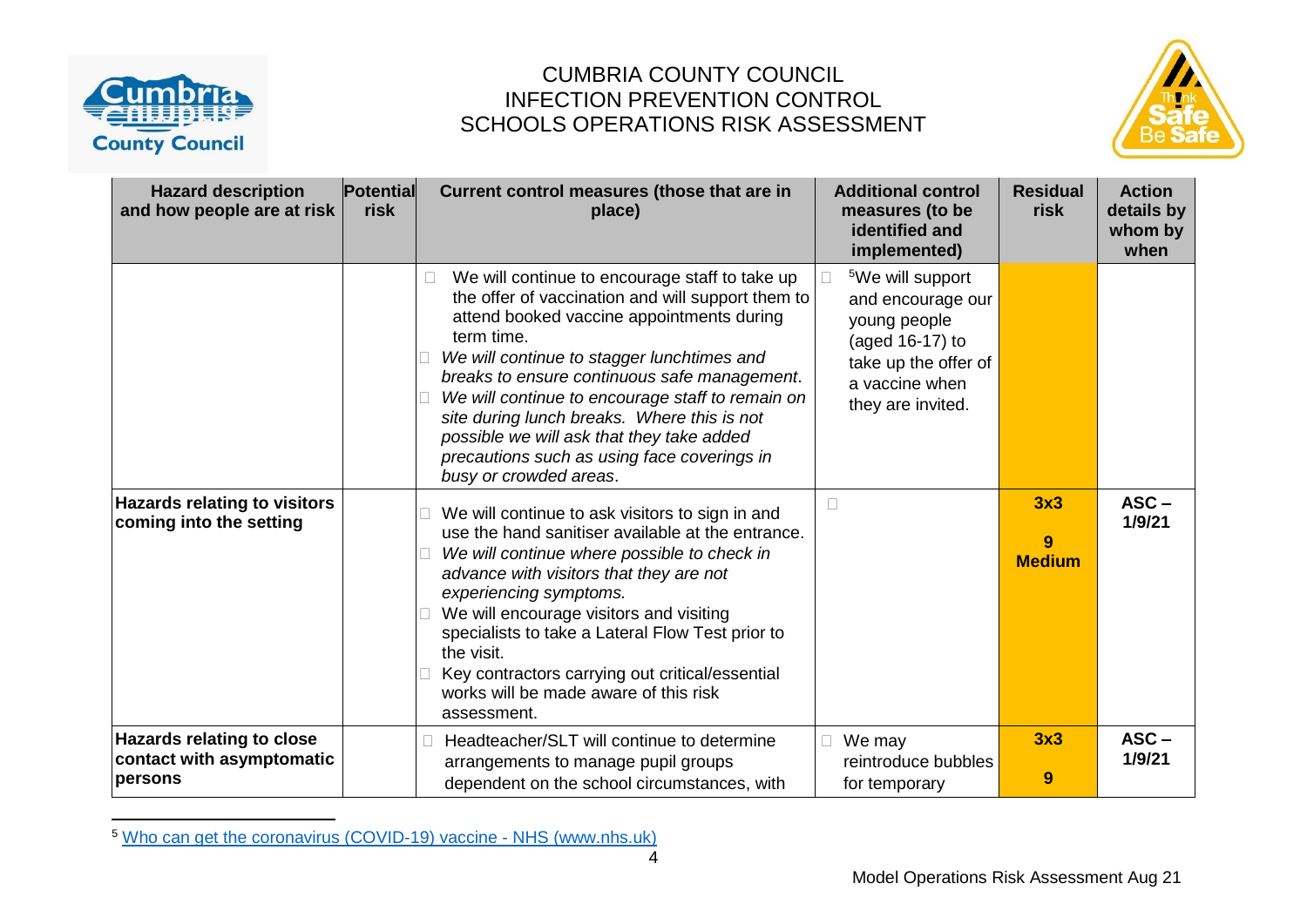



| <b>Hazard description</b><br>and how people are at risk | <b>Potential</b><br>risk | Current control measures (those that are in<br>place)                                                                                                                                                                                                                                                                                                                                                                                                                                                                                                                                                                                                                                                                                                                                                                                        | <b>Additional control</b><br>measures (to be<br>identified and<br>implemented)                                                                                                                                                                                                                                                                                                                                   | <b>Residual</b><br>risk | <b>Action</b><br>details by<br>whom by<br>when |
|---------------------------------------------------------|--------------------------|----------------------------------------------------------------------------------------------------------------------------------------------------------------------------------------------------------------------------------------------------------------------------------------------------------------------------------------------------------------------------------------------------------------------------------------------------------------------------------------------------------------------------------------------------------------------------------------------------------------------------------------------------------------------------------------------------------------------------------------------------------------------------------------------------------------------------------------------|------------------------------------------------------------------------------------------------------------------------------------------------------------------------------------------------------------------------------------------------------------------------------------------------------------------------------------------------------------------------------------------------------------------|-------------------------|------------------------------------------------|
|                                                         |                          | the aim of minimising contact between<br>individuals and maintain social distancing<br>wherever possible.<br>Children will continue to be supported to<br>maintain social distancing and encouraged not<br>to touch staff where possible.<br>All staff with younger children and children with<br>complex needs or who need close personal care<br>will continue to try to maintain their distance and<br>minimise time spent within 1 metre of anyone.<br><sup>6</sup> We will continue to follow government guidance<br>regarding the use of $^7$ face coverings.<br>We will continue to keep a small supply of face<br>masks in the event of a change to local public<br>health guidance due to any rise in cases.<br>We will continue to encourage all staff to<br>undertake twice weekly home tests until the end<br>of September 2021. | periods to reduce<br>mixing between<br>groups in the event<br>of a local outbreak<br>situation.<br><sup>8</sup> Staff and adult<br>visitors will be<br>asked to wear face<br>coverings when<br>moving around the<br>school in corridors<br>and communal<br>areas.<br>We will continue to<br>maintain records of<br>all visitors to<br>support the NHS<br><b>Track and Trace</b><br>programme where<br>necessary. | <b>Medium</b>           |                                                |

<sup>&</sup>lt;sup>6</sup> The government has removed the requirement to wear face coverings in law but expects and recommends that they are worn in enclosed and crowded spaces where you may come into contact with people you don't normally meet. This includes public transport and dedicated transport to school or college.

 $<sup>7</sup>$  Face coverings may still be included as part of a range of protective measures in secondary schools and colleges</sup>

<sup>&</sup>lt;sup>8</sup> [Face coverings: when to wear one, exemptions, and how to make your own](https://www.gov.uk/government/publications/face-coverings-when-to-wear-one-and-how-to-make-your-own/face-coverings-when-to-wear-one-and-how-to-make-your-own)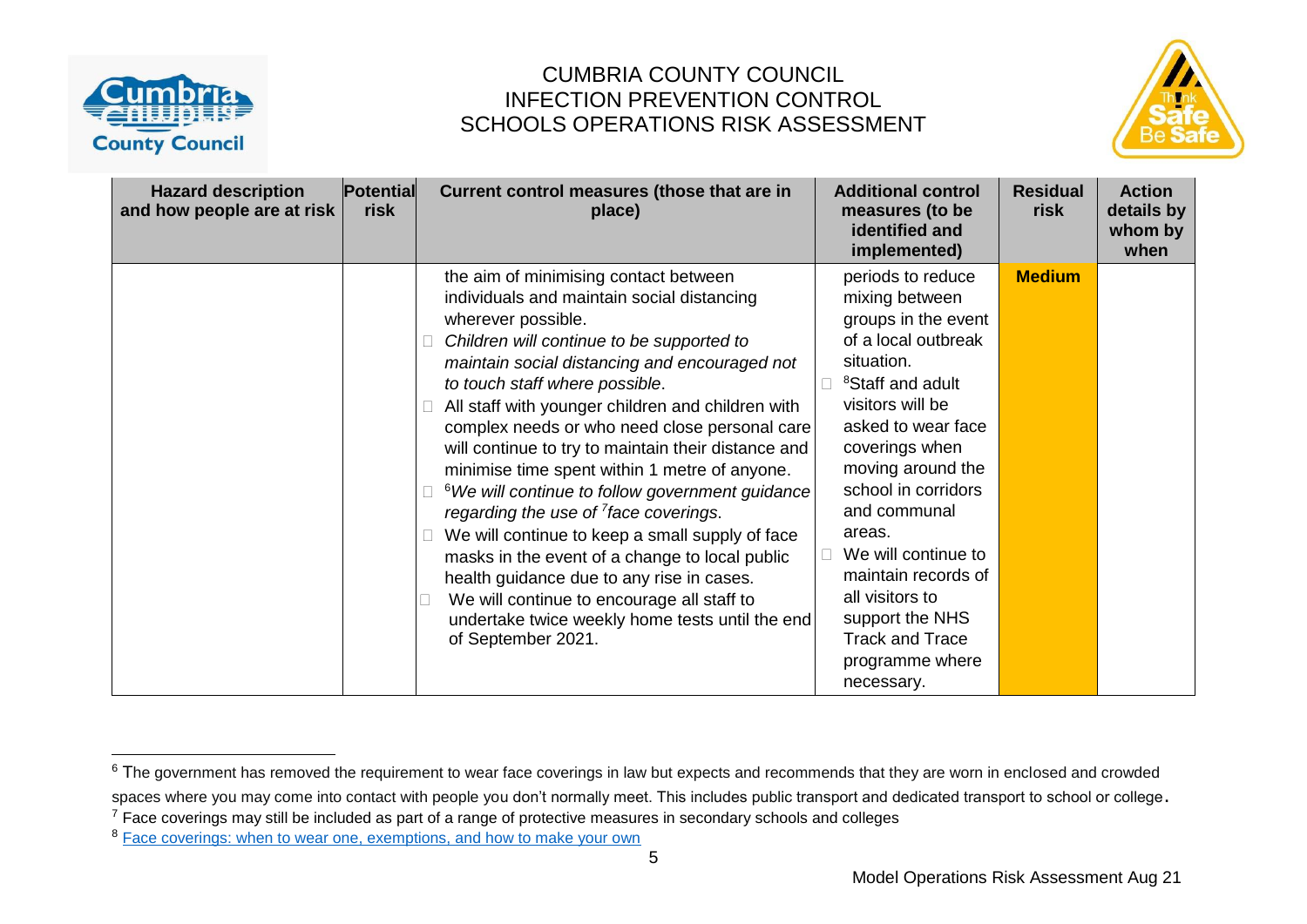



| <b>Hazard description</b><br>and how people are at risk                                                              | <b>Potential</b><br>risk | Current control measures (those that are in<br>place)                                                                                                                                                                                                                                                                                                                                                                                                                                                                                                                                                                                  | <b>Additional control</b><br>measures (to be<br>identified and<br>implemented)                                                                                                                                                             | <b>Residual</b><br>risk   | <b>Action</b><br>details by<br>whom by<br>when |
|----------------------------------------------------------------------------------------------------------------------|--------------------------|----------------------------------------------------------------------------------------------------------------------------------------------------------------------------------------------------------------------------------------------------------------------------------------------------------------------------------------------------------------------------------------------------------------------------------------------------------------------------------------------------------------------------------------------------------------------------------------------------------------------------------------|--------------------------------------------------------------------------------------------------------------------------------------------------------------------------------------------------------------------------------------------|---------------------------|------------------------------------------------|
| <b>Hazards relating to close</b><br>contact with symptomatic<br>persons                                              |                          | We will continue to follow public health advice on<br>testing, self-isolation and management of<br>confirmed cases of COVID-19.<br>We will send home anyone who develops<br>symptoms, however mild whilst in school.<br>We will continue to make a space available for<br>any symptomatic pupil who is awaiting collection<br>We will ensure that there is adequate ventilation<br>in the room and a supply of PPE available in<br>case close contact is necessary.<br>We will ensure that appropriate adult supervision<br>is available.<br>We will ensure that the space is thoroughly<br>cleaned once the pupil has been collected. | <sup>9</sup> We will encourage<br>staff to take a PCR<br>test if they are<br>contacted by NHS<br><b>Track and Trace</b><br>We will arrange for<br>the pupil to be<br>collected rather<br>than use<br>public/dedicated<br>school transport. | 3x3<br>9<br><b>Medium</b> | $ASC -$<br>1/9/21                              |
| Hazards in relation to poor<br>cleaning/ hygiene/waste<br>management<br>Inadequate cleaning and<br>hygiene processes |                          | We will continue to encourage and remind about<br>frequent and thorough hand-cleaning for all staff<br>and pupils and maintain adequate supplies of<br>soap and hand sanitiser.<br>We will continue to remind pupils to discard used<br>paper towels in the bins provided.<br>Cleaning regimes will be maintained and will<br>include regular cleaning of areas and equipment<br>and frequently-touched surfaces as detailed in                                                                                                                                                                                                        | Pupil allergies<br>identified where<br>applicable.                                                                                                                                                                                         | 2X3<br>6<br><b>Medium</b> | $ASC -$<br>1/9/21                              |

<sup>&</sup>lt;sup>9</sup> Staff who do not need to isolate, and children and young people aged under 18 years 6 months who usually attend school, and have been identified as a close contact, should continue to attend school as normal. They do not need to wear a face covering within the school, but it is expected and recommended that these are worn when travelling on public or dedicated transport.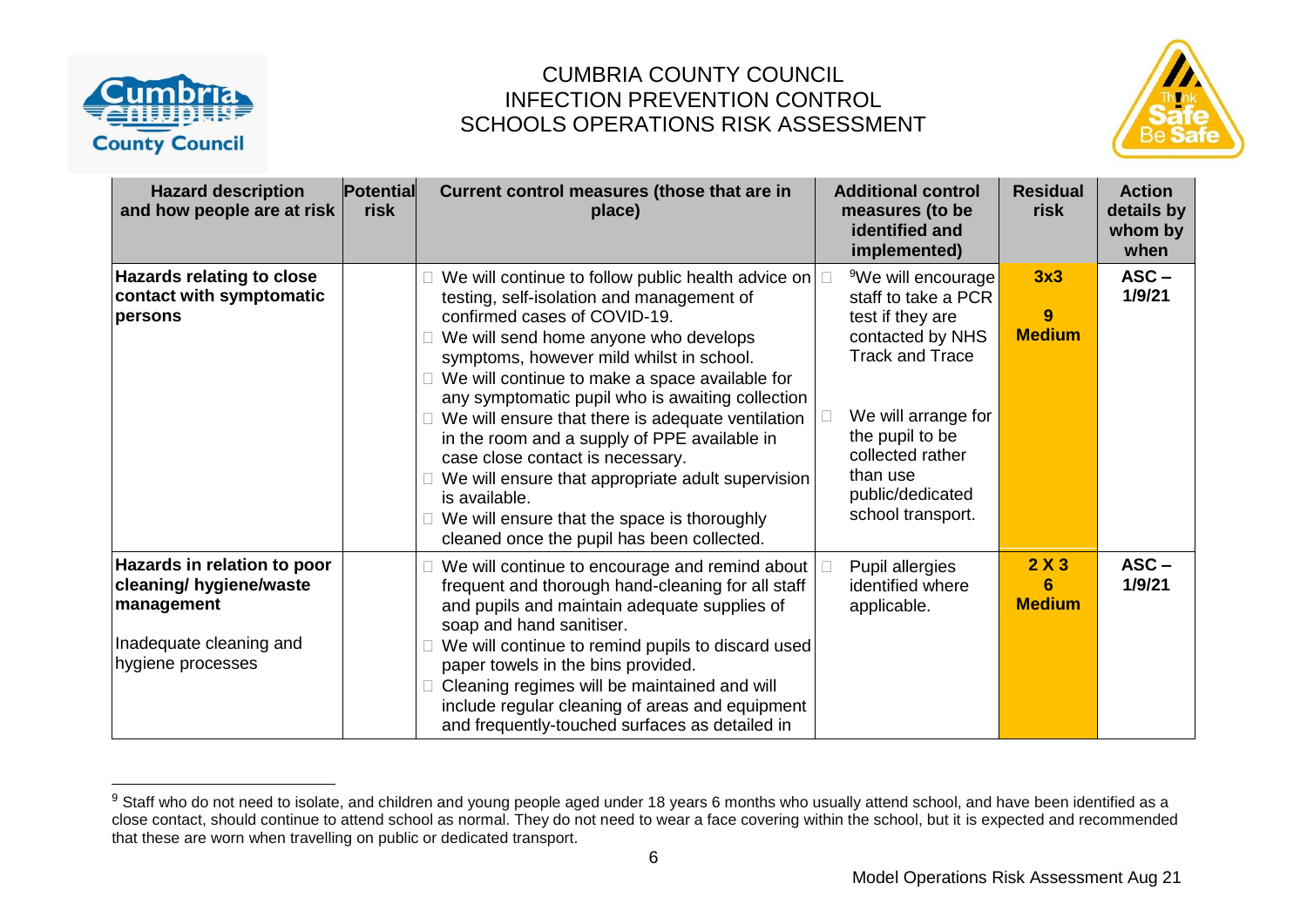



| <b>Hazard description</b><br>and how people are at risk                                                                                                | <b>Potential</b><br>risk | Current control measures (those that are in<br>place)                                                                                                                                                                                                                                                                                                                                                                                                               | <b>Additional control</b><br>measures (to be<br>identified and<br>implemented) | <b>Residual</b><br>risk   | <b>Action</b><br>details by<br>whom by<br>when |
|--------------------------------------------------------------------------------------------------------------------------------------------------------|--------------------------|---------------------------------------------------------------------------------------------------------------------------------------------------------------------------------------------------------------------------------------------------------------------------------------------------------------------------------------------------------------------------------------------------------------------------------------------------------------------|--------------------------------------------------------------------------------|---------------------------|------------------------------------------------|
|                                                                                                                                                        |                          | the current PHE guidance COVID-19 Cleaning in<br>non-healthcare settings<br>We will continue to ensure that shared resources<br>are cleaned regularly and rotated where<br>possible.<br>We have copies of all relevant safety data<br>sheets for sanitising products used.<br>□ Local school-specific risk assessments will<br>identify additional control measures to be<br>followed to prevent cross contamination and<br>infection, e.g., cleaning/kitchen RA's. |                                                                                |                           |                                                |
| <b>Hazards in relation to</b><br>shortage of staff due to<br>infection or isolation                                                                    |                          | We have a staffing plan in place to ensure safe<br>staffing levels are achievable, agreed,<br>established, and monitored appropriate to group<br>sizes/pupil needs and the activities required.<br>Ratios are based on appropriate risk<br>assessments.<br>All employees are advised of and offered<br>vaccination cover.                                                                                                                                           |                                                                                | 2X3<br>6<br><b>Medium</b> | $ASC -$<br>1/9/21                              |
| <b>Hazards in relation to staff</b><br>and pupils deemed high<br>risk due to underlying or<br>pre-existing health<br>conditions, and pregnant<br>women |                          | <sup>10</sup> Pupils - separate individual risk<br>assessment/healthcare/behaviour management<br>plans and external support is accessed where<br>required to determine if the child or young<br>person can safely attend the setting where one-<br>to-one care or support is not available for them.                                                                                                                                                                |                                                                                | 2X3<br>6<br><b>Medium</b> | $ASC -$<br>1/9/21                              |

<sup>&</sup>lt;sup>10</sup> [Supporting pupils at school with medical conditions](https://www.gov.uk/government/publications/supporting-pupils-at-school-with-medical-conditions--3)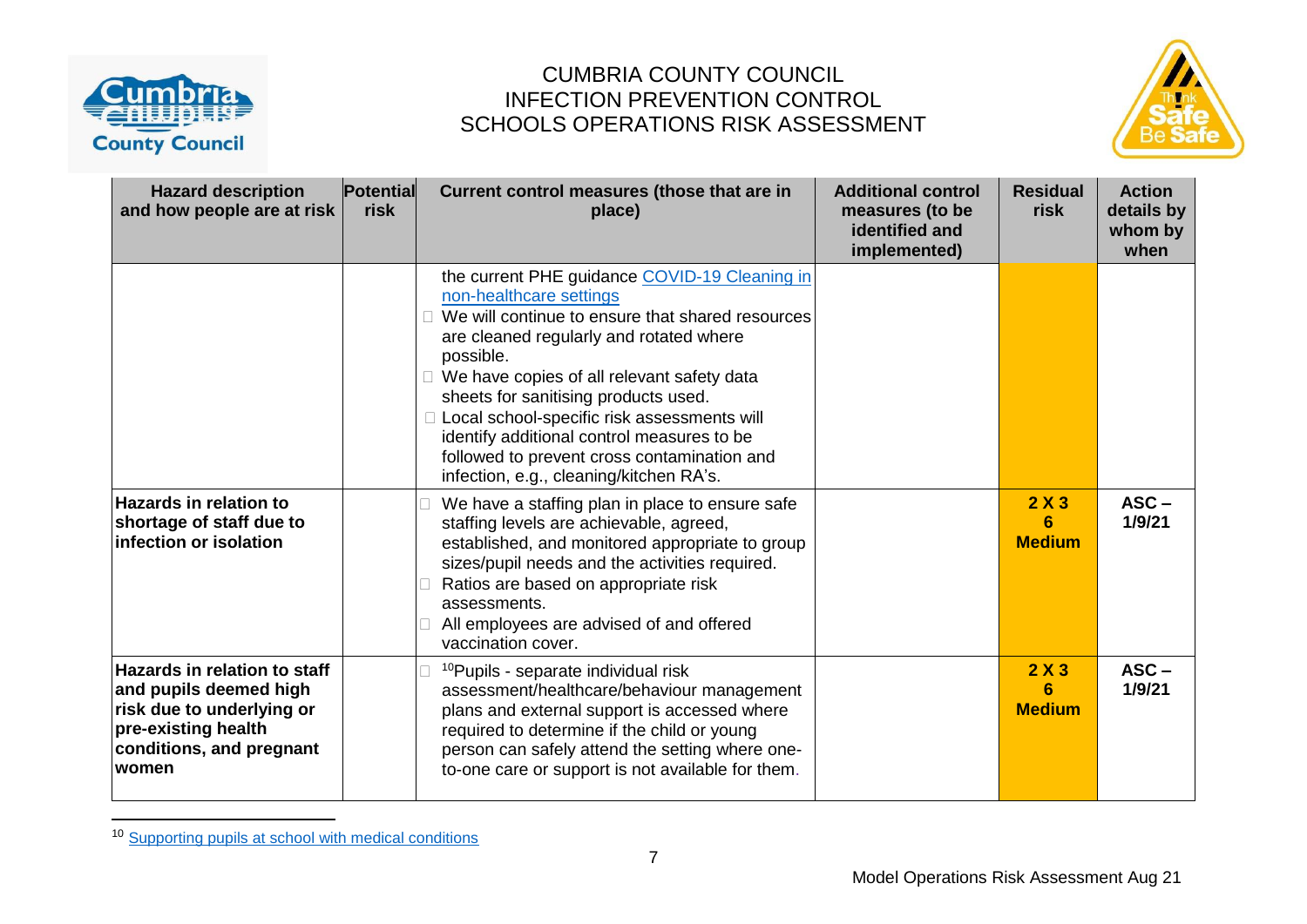



| <b>Hazard description</b><br>and how people are at risk | <b>Potential</b><br>risk | Current control measures (those that are in<br>place)                                                                                                                                                                                                                                                                                                                                                                                                                                                                                                                                                                                                                                                                                                                                                                                                                                                                                                                                                                        | <b>Additional control</b><br>measures (to be<br>identified and<br>implemented)                                  | <b>Residual</b><br>risk | <b>Action</b><br>details by<br>whom by<br>when |
|---------------------------------------------------------|--------------------------|------------------------------------------------------------------------------------------------------------------------------------------------------------------------------------------------------------------------------------------------------------------------------------------------------------------------------------------------------------------------------------------------------------------------------------------------------------------------------------------------------------------------------------------------------------------------------------------------------------------------------------------------------------------------------------------------------------------------------------------------------------------------------------------------------------------------------------------------------------------------------------------------------------------------------------------------------------------------------------------------------------------------------|-----------------------------------------------------------------------------------------------------------------|-------------------------|------------------------------------------------|
|                                                         |                          | <sup>11</sup> We will continue to follow the government<br>guidance for Clinically Extremely Vulnerable<br>(CEV) people and ensure that individual risk<br>assessments are carried out and any additional<br>measures put in place to ensure their safety.<br>We will acknowledge advice from the individual's<br>clinician who has advised that a CEV person<br>cannot attend the setting.<br><sup>12</sup> We will continue to encourage staff who may<br>be at increased risk from COVID-19 to raise their<br>concerns with the headteacher/SLT, who will<br>explain the measures the school is putting in<br>place to reduce the risk.<br>We will continue to follow the <sup>13</sup> Coronavirus<br>(COVID-19) advice for pregnant employees<br>Individual risk assessments will be completed for<br>all female staff who have given notification that<br>they are pregnant.<br>We will ensure that remote access is available to<br>any pupil who is unable to attend school due<br>clinical or public health advice. | <sup>14</sup> We will support<br>and encourage our<br>pregnant staff to<br>take up the offer of<br>vaccination. |                         |                                                |

<sup>&</sup>lt;sup>11</sup> [Guidance on shielding and protecting people who are clinically extremely vulnerable from COVID-19](https://www.gov.uk/government/publications/guidance-on-shielding-and-protecting-extremely-vulnerable-persons-from-covid-19/guidance-on-shielding-and-protecting-extremely-vulnerable-persons-from-covid-19)

<sup>&</sup>lt;sup>12</sup> Protect vulnerable workers - [Working safely during the coronavirus \(COVID-19\) pandemic \(hse.gov.uk\)](https://www.hse.gov.uk/coronavirus/working-safely/protect-people.htm)

<sup>&</sup>lt;sup>13</sup> Guidance provided by the HSE, The Royal College of Obstetricians & Gynaecologists and the Royal College of Midwives

<sup>14</sup> [Pregnancy, breastfeeding, fertility and coronavirus \(COVID-19\) vaccination -](https://www.nhs.uk/conditions/coronavirus-covid-19/coronavirus-vaccination/pregnancy-breastfeeding-fertility-and-coronavirus-covid-19-vaccination/) NHS (www.nhs.uk)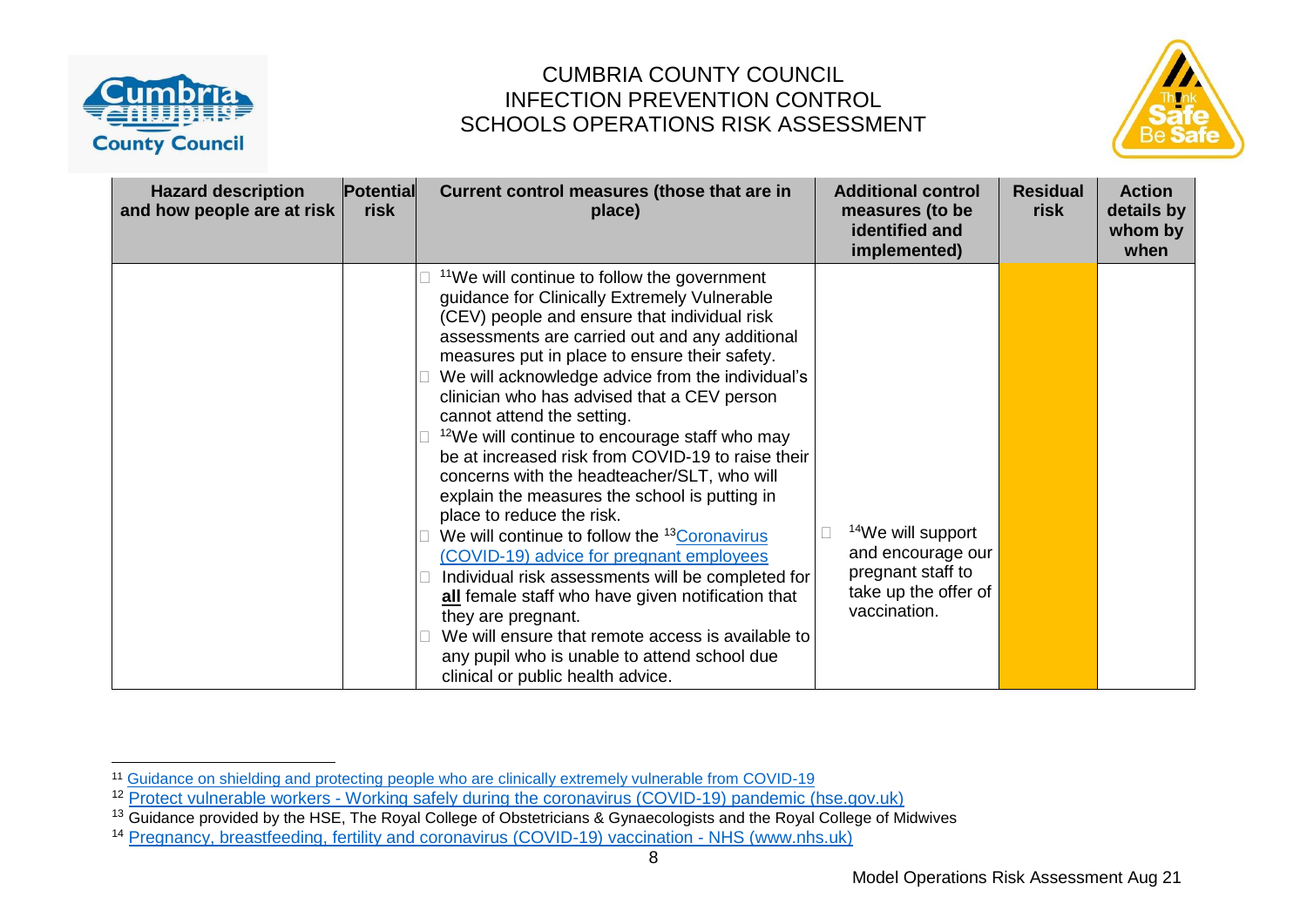



| <b>Hazard description</b><br>and how people are at risk                                                                                         | <b>Potential</b><br>risk | Current control measures (those that are in<br>place)                                                                                                                                                                                                                                                                                                                                                                                                                                                                                                                                                                                                                                                                                                                                                                                                                                                                                                                                  | <b>Additional control</b><br>measures (to be<br>identified and<br>implemented)                                                                                                        | <b>Residual</b><br>risk   | <b>Action</b><br>details by<br>whom by<br>when |
|-------------------------------------------------------------------------------------------------------------------------------------------------|--------------------------|----------------------------------------------------------------------------------------------------------------------------------------------------------------------------------------------------------------------------------------------------------------------------------------------------------------------------------------------------------------------------------------------------------------------------------------------------------------------------------------------------------------------------------------------------------------------------------------------------------------------------------------------------------------------------------------------------------------------------------------------------------------------------------------------------------------------------------------------------------------------------------------------------------------------------------------------------------------------------------------|---------------------------------------------------------------------------------------------------------------------------------------------------------------------------------------|---------------------------|------------------------------------------------|
| <b>Hazards in relation to the</b><br>use of transport and travel<br>(public transport, dedicated<br>school transport and<br>educational visits) |                          | We will promote safe transport guidance to staff<br>and parents and continue to encourage where<br>possible to avoid/limit the use of public<br>transport.<br>We will follow government guidance and<br>continue to recommend that children and young<br>people wear face coverings when travelling to<br>school on dedicated school transport.<br>A Transport risk assessment is available for<br>SEND children.<br>All SEND children have individual risk<br>assessments in place for transport purposes.<br>Transport providers will continue to follow<br>appropriate controls as highlighted in their code<br>of practice.<br>Pupils who have travelled to school on public<br>or dedicated transport will be reminded about<br>good hygiene practices when putting on,<br>removing and storing their face coverings.<br><sup>15</sup> We will refer to the EVOLVE website for<br>additional guidance regarding the resumption of<br>educational daytrips and residential visits. | Protocols will remain<br>in place for drop off<br>and pick up.<br>We will continue to<br>record how<br>everyone, travels to<br>and from school (to<br>support NHS Test<br>and Trace). | 2X3<br>6<br><b>Medium</b> | $ASC -$<br>1/9/21                              |
| Hazards in relation to pupil<br>and staff wellbeing<br>and mental health                                                                        |                          | Whole-school stress risk assessment in place.                                                                                                                                                                                                                                                                                                                                                                                                                                                                                                                                                                                                                                                                                                                                                                                                                                                                                                                                          |                                                                                                                                                                                       | 2X3<br>6<br><b>Medium</b> | $ASC -$<br>1/9/21                              |

<sup>&</sup>lt;sup>15</sup> Local Authority schools must make use of the EVOLVE Notification and Approval System. They will be expected to follow the normal process of risk assessment and log all educational visits onto the EVOLVE database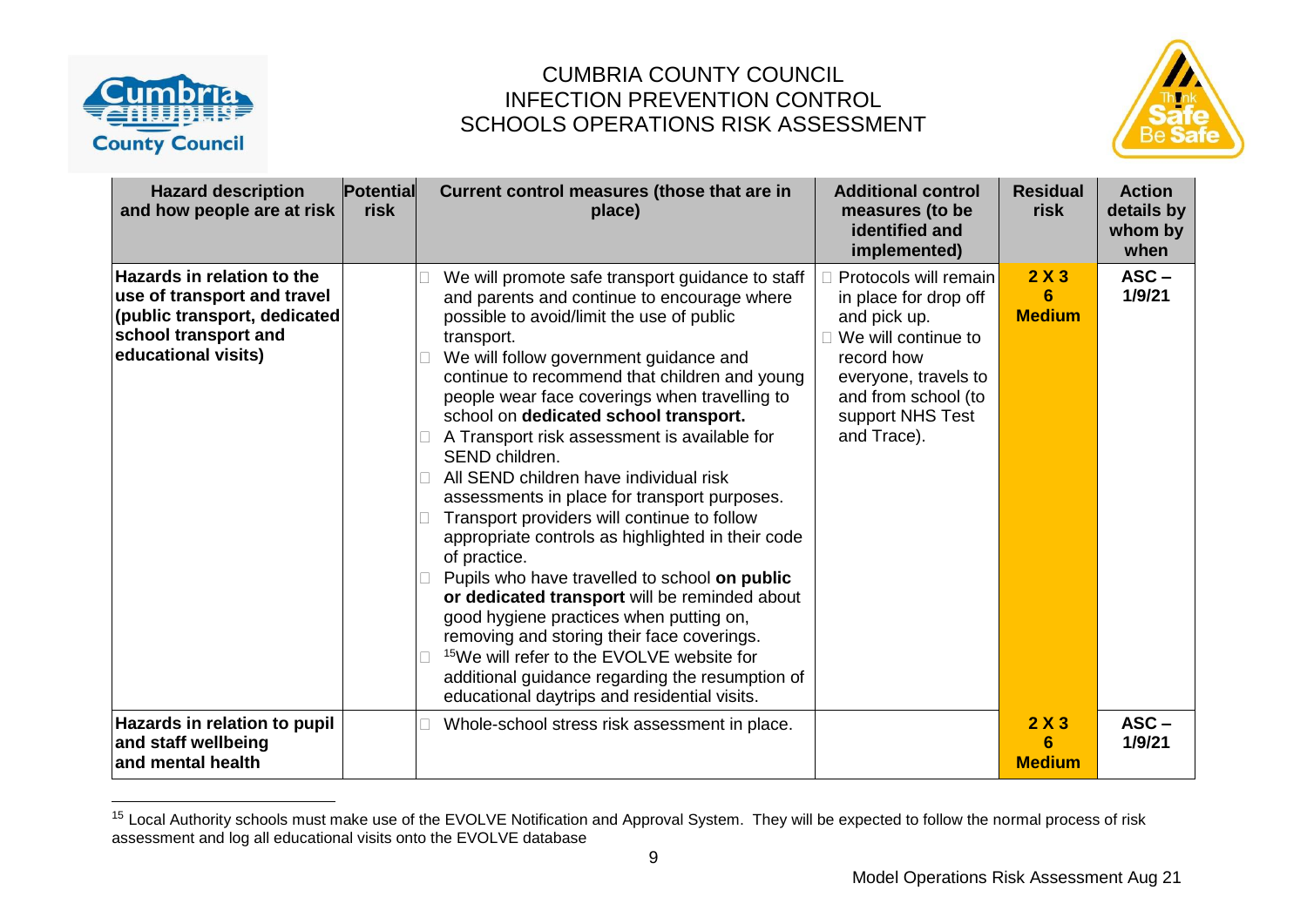



| <b>Hazard description</b><br>and how people are at risk                                                           | <b>Potential</b><br>risk | Current control measures (those that are in<br>place)                                                                                                                                                                                                                                                                                                                                                                                                                                                                                                                           | <b>Additional control</b><br>measures (to be<br>identified and<br>implemented)                                                                       | <b>Residual</b><br>risk   | <b>Action</b><br>details by<br>whom by<br>when |
|-------------------------------------------------------------------------------------------------------------------|--------------------------|---------------------------------------------------------------------------------------------------------------------------------------------------------------------------------------------------------------------------------------------------------------------------------------------------------------------------------------------------------------------------------------------------------------------------------------------------------------------------------------------------------------------------------------------------------------------------------|------------------------------------------------------------------------------------------------------------------------------------------------------|---------------------------|------------------------------------------------|
| Preventing ill health due to<br>anxiety and work-related<br><b>stress</b>                                         |                          | Where staff report work-related issues,<br>individual stress risk assessments will be carried<br>out in line with HSE guidance.<br>Staff will be referred to occupational health as<br>early as possible.<br>Good communication measures are in place and<br>maintained with staff.<br>The Local Authority have produced the following<br>guidance Coronavirus - getting back to school -<br>Supporting emotional wellbeing and learning<br>We have access to useful links and sources of<br>support through Promoting and supporting<br>mental health and wellbeing in schools |                                                                                                                                                      |                           |                                                |
| <b>Staff suffering from 'Post-</b><br>COVID Syndrome'<br>returning to work following<br><b>COVID-19 infection</b> |                          | Arrangements will be in place to ensure that any<br>staff member returning to work following a<br>COVID-19 infection and potentially suffering<br>from 'Long COVID' is fully supported in their<br>return to work.<br>Referrals to occupational health will be made<br>where required.                                                                                                                                                                                                                                                                                          | Individual risk<br>assessments to be<br>carried out.<br><b>Your COVID</b><br><b>Recovery</b><br><b>Supporting your</b><br>recovery after<br>COVID-19 | 2X3<br>6<br><b>Medium</b> | $ASC -$<br>1/9/21                              |
| <b>Hazards due to the lack of</b><br><b>Isuitable PPE</b>                                                         |                          | Local risk assessments/individual healthcare<br>plans/ behaviour management plans reviewed<br>and followed to identify <sup>16</sup> PPE requirements in<br>line with current guidance.                                                                                                                                                                                                                                                                                                                                                                                         | <b>Where required</b><br>contact the call<br>centre to order PPE<br>0800 783 1967<br>(Manned from $09:00 -$                                          | 2X3<br>6<br><b>Medium</b> | $ASC -$<br>1/9/21                              |

<sup>&</sup>lt;sup>16</sup> PPE provided free to SEND schools will continue as long as supplies continue to be provided at no cost.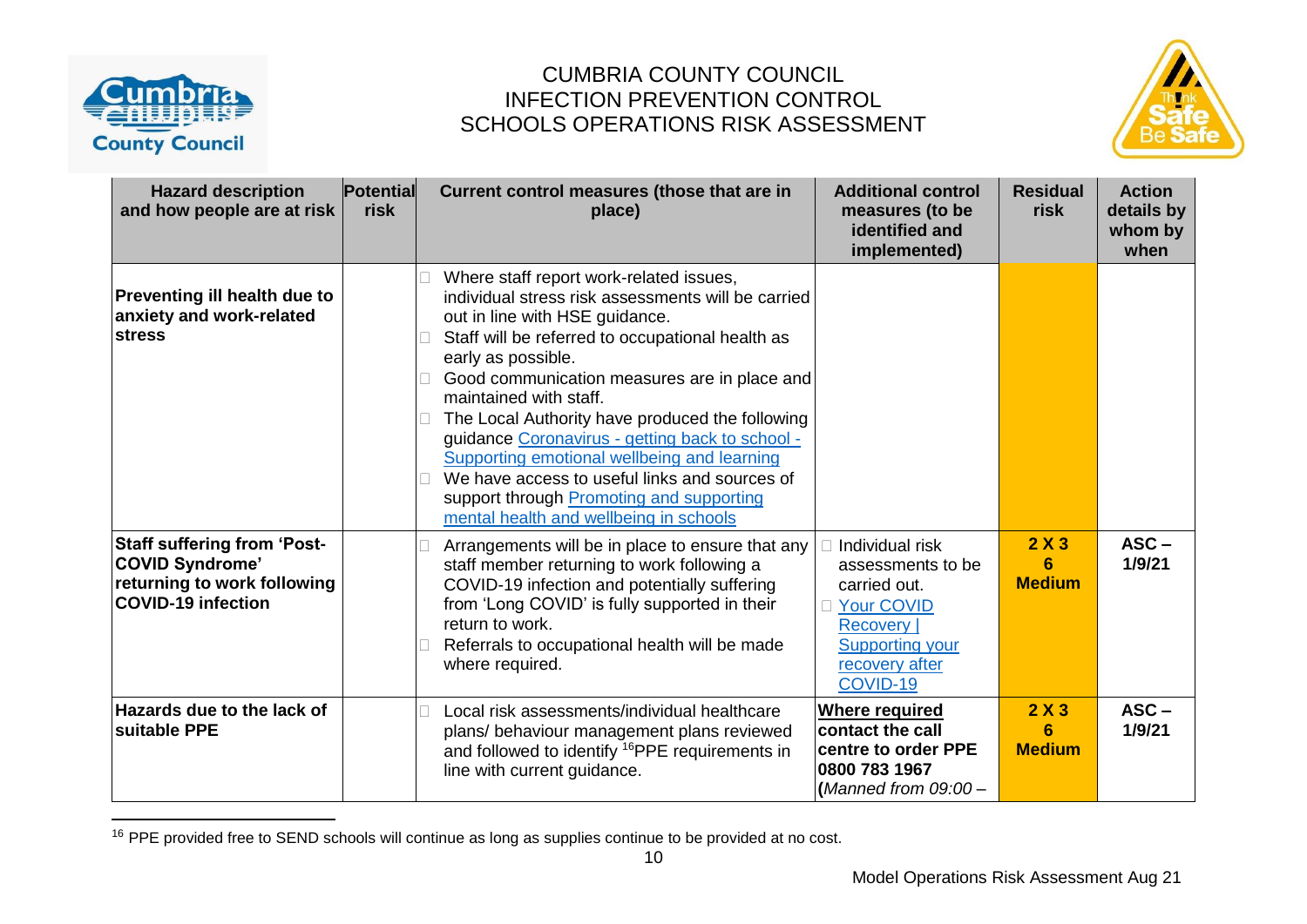



| <b>Hazard description</b><br>and how people are at risk                | <b>Potential</b><br>risk | Current control measures (those that are in<br>place)                                                                                                                                                                                                                                                                                                                   | <b>Additional control</b><br>measures (to be<br>identified and<br>implemented) | <b>Residual</b><br>risk   | <b>Action</b><br>details by<br>whom by<br>when |
|------------------------------------------------------------------------|--------------------------|-------------------------------------------------------------------------------------------------------------------------------------------------------------------------------------------------------------------------------------------------------------------------------------------------------------------------------------------------------------------------|--------------------------------------------------------------------------------|---------------------------|------------------------------------------------|
|                                                                        |                          | <sup>17</sup> PPE to be fit for purpose/approved<br>specification.<br>Where PPE/RPE is provided, staff are provided<br>with training and instruction in its use.<br>Local compliance to be monitored by<br>headteacher as far as reasonably practicable.<br>Guidance provided to staff in relation to the use<br>and wearing of their own face coverings.               | 17:00 Monday to<br>Friday)                                                     |                           |                                                |
| <b>Hazards due to verbal and</b><br>physical abuse of staff            |                          | We have a separate risk assessment for dealing<br>with violent situations and staff are aware of the<br>control measures<br>Staff are all aware of the school SIGN 04<br>Violence and aggression at work.<br>All incidents of verbal or physical abuse will be<br>reported on an <sup>18</sup> Accident/incident report form<br>for inclusion on the E-Safety database. |                                                                                | 2X3<br>6<br><b>Medium</b> | $ASC -$<br>1/9/21                              |
| $\sf{Hazards}$ in relation to<br>managing incidents and<br>emergencies |                          | Emergency procedures have been reviewed<br>to ensure that arrangements remain valid for<br>fire safety management.<br>Suitable follow-up procedures to be taken<br>following potential infection exposure<br>incidents (in line with current Public Health<br>England and updated <b>HSE RIDDOR</b><br>guidance circulated to schools).                                 |                                                                                |                           | $ASC -$<br>1/9/21                              |

<sup>17</sup> PPE will be available to order **where required** (i.e., in the event of an Outbreak)

<sup>&</sup>lt;sup>18</sup> [Accident Reporting and Investigation -](https://schools.cumbria.gov.uk/Reference%20Library/Forms/AllItems.aspx?RootFolder=%2FReference%20Library%2FHealth%20and%20Safety%2FAccident%20Reporting%20and%20Investigation&FolderCTID=0x01200048726C2A165D504480BCAF32B116BC9E&View=%7B9FFF4988%2D18AD%2D4845%2D9E0A%2DC419CCBA536A%7D) All Documents (cumbria.gov.uk)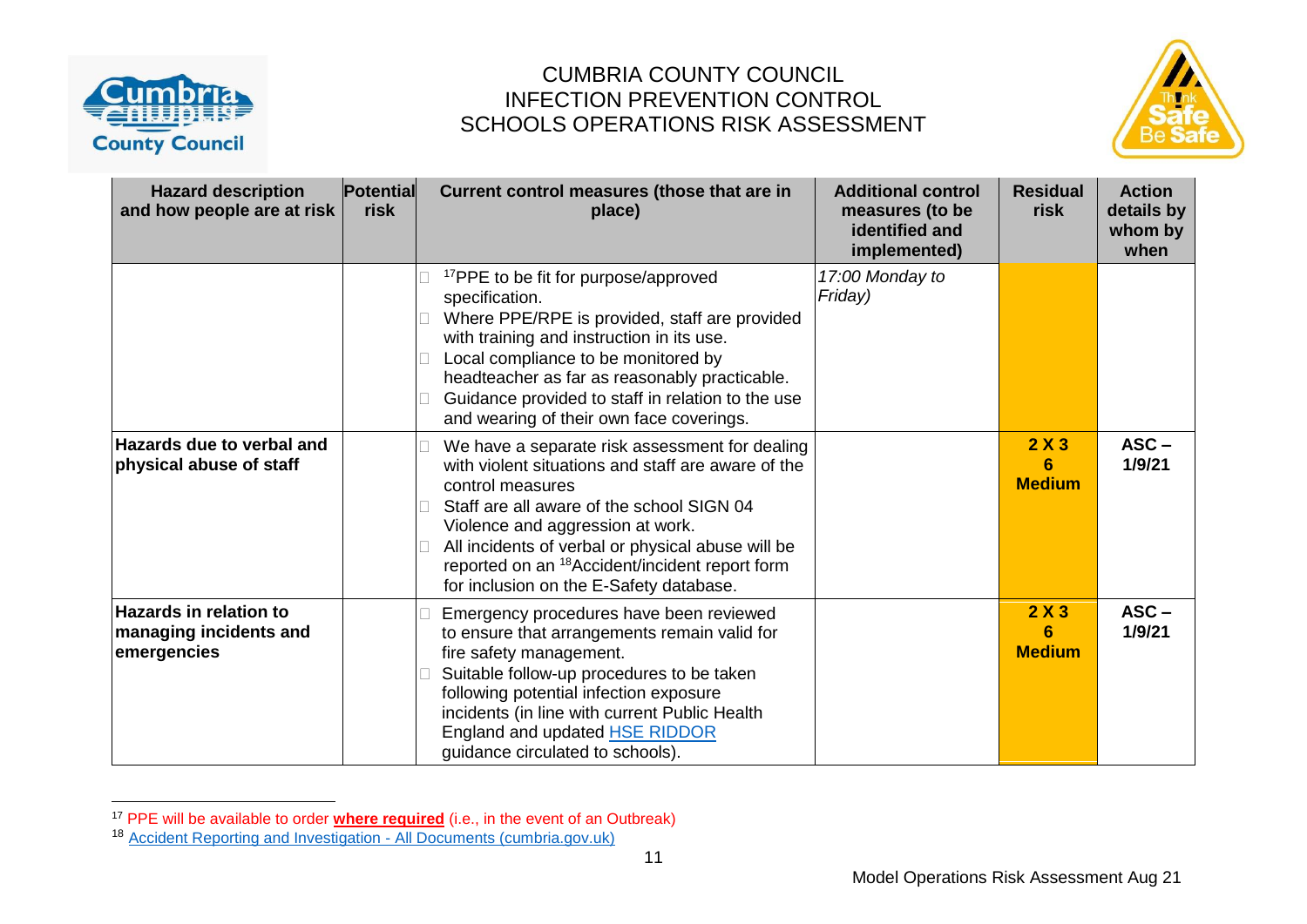



| <b>Hazard description</b><br>and how people are at risk                                          | Potential<br>risk | Current control measures (those that are in<br>place)                                                                                                                                                                                                                                                                                                                                                                                                                                                                                                                                                                                                 | <b>Additional control</b><br>measures (to be<br>identified and<br>implemented) | <b>Residual</b><br>risk   | <b>Action</b><br>details by<br>whom by<br>when |
|--------------------------------------------------------------------------------------------------|-------------------|-------------------------------------------------------------------------------------------------------------------------------------------------------------------------------------------------------------------------------------------------------------------------------------------------------------------------------------------------------------------------------------------------------------------------------------------------------------------------------------------------------------------------------------------------------------------------------------------------------------------------------------------------------|--------------------------------------------------------------------------------|---------------------------|------------------------------------------------|
|                                                                                                  |                   | At least one person with a paediatric first aid<br>certificate will be on the premises at all times<br>when children aged between 0-24 months<br>are present.<br>Suitable first aid kits are in place, regularly<br>checked and updated to include (where<br>already not supplied) IIR surgical masks,<br>rubber gloves and hand sanitisers for close<br>contact first aid treatment.<br>First aiders for the premises are issued with<br>current advice and guidance.<br>All staff are aware of their responsibilities to<br>report safety concerns, ill health, damage,<br>defects, accidents, or incidents in line with<br>existing school policy. |                                                                                |                           |                                                |
| <b>Respiratory syncytial virus</b><br>(RSV), Norovirus, Influenza<br>and other health conditions |                   | <b>E-School Nurse - support for health conditions  </b><br><b>Cumbria County Council</b><br>Health A to Z - NHS<br>Health protection in schools and other childcare<br>facilities                                                                                                                                                                                                                                                                                                                                                                                                                                                                     |                                                                                | 2X3<br>6<br><b>Medium</b> | $ASC -$<br>1/9/21                              |